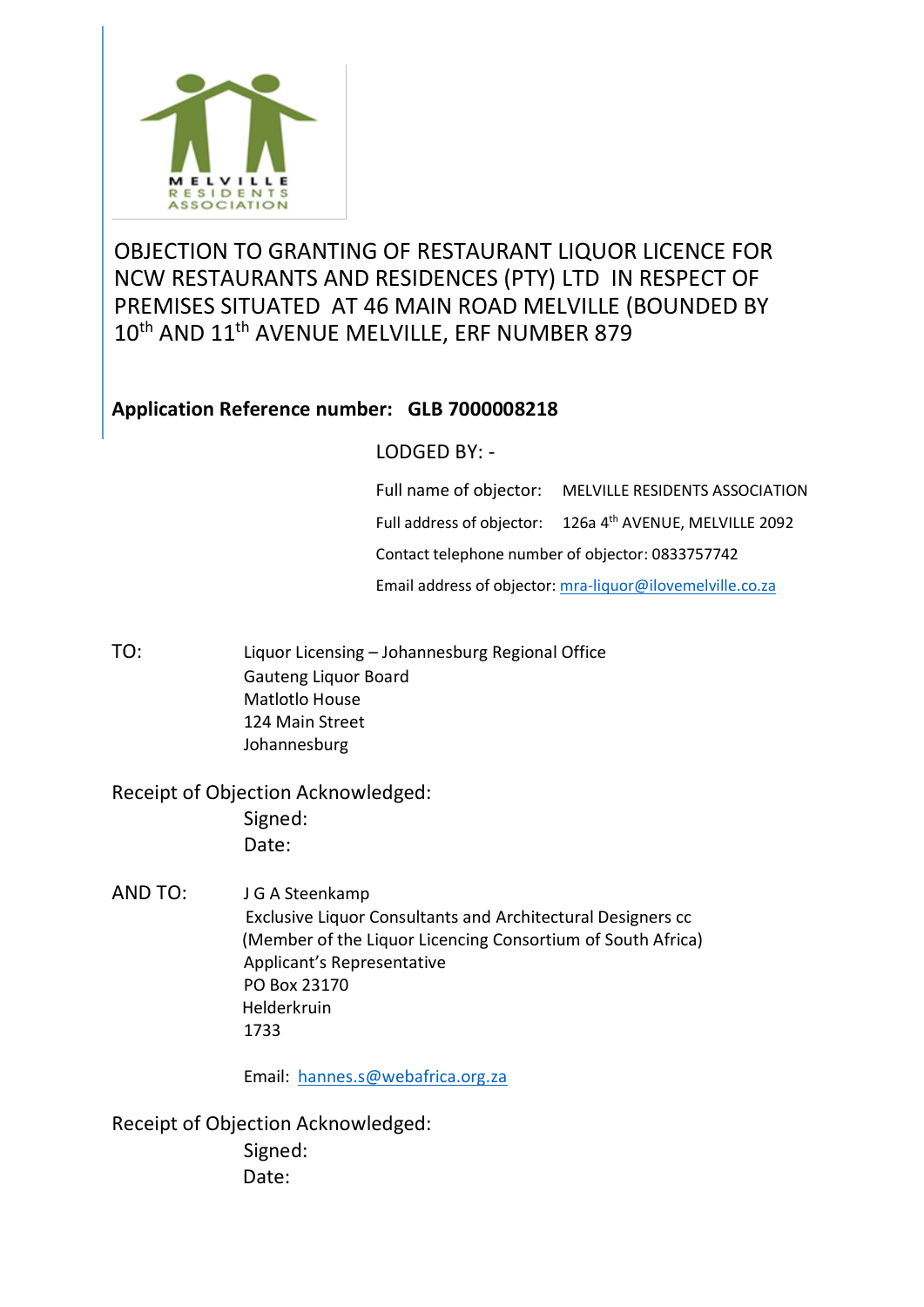The applicant:

(1) NCW RESTAURANTS AND RESIDENCES (PTY) LTD, REGISTRATION NUMBER 2015/111467/07 POSTAL ADDRESS C/O EXCLUSIVE LIQUOR CONSULTANTS, P O BOX 23170 HELDERKRUIN 1733 (2) NICHOLAAS CASPARUS WILLEMSE, ID NUMBER 881220 5233 083, Director, Postal address: P O Box 1010 Fonteinriet Boksburg, Gauteng 1460, Residential: 92 Peeka Street Stellenbosch, Western Cape 7600. 100% of the shareholders interest in NCW RESTAURANTS AND RESIDENCES (PTY) LTD has applied for a restaurant liquor licence in respect of NCW RESTAURANTS AND RESIDENCES (PTY) LTD at 46 Main Road (Bounded by  $10<sup>th</sup>$  avenue and  $11<sup>th</sup>$  avenue Melville Johannesburg Erf number 879), under application reference number GLB7000008218.

The Melville Residents Association ("MRA") has had sight of the application papers made available by the Johannesburg Regional Office of the Gauteng Liquor Board as filed by the applicant for the above premises in terms of section 23(1) the Gauteng Liquor Act 2 of 2003. Certain aspects relating to this application are of particular concern to the MRA and have led to it filing this objection.

## **BACKGROUND**

- i. From 1978 to 1994 there was a 150% increase in the per capita consumption of alcoholic beverages in South Africa, which now has one of the highest levels of alcohol consumption per drinker anywhere in the world.
- ii. The manufacture, marketing and sale of liquor has recently received much attention from local, provincial and national government structures, as well as from communities and stakeholders in the liquor industry.
- iii. The Gauteng MEC for Economic Development Lebogang Maile recently stated that, *"the board must endeavor to limit the negative impact of liquor outlets in residential areas"*
- iv. The Minister of Trade and Industry stressed the concerns regarding alcohol usage in South Africa during his media briefing at the release of the National Liquor Amendment Bill.

*"According to Minister Davies, South Africa currently has the highest level of alcohol consumption in the world at 10-12% as compared to the world average of 6%.*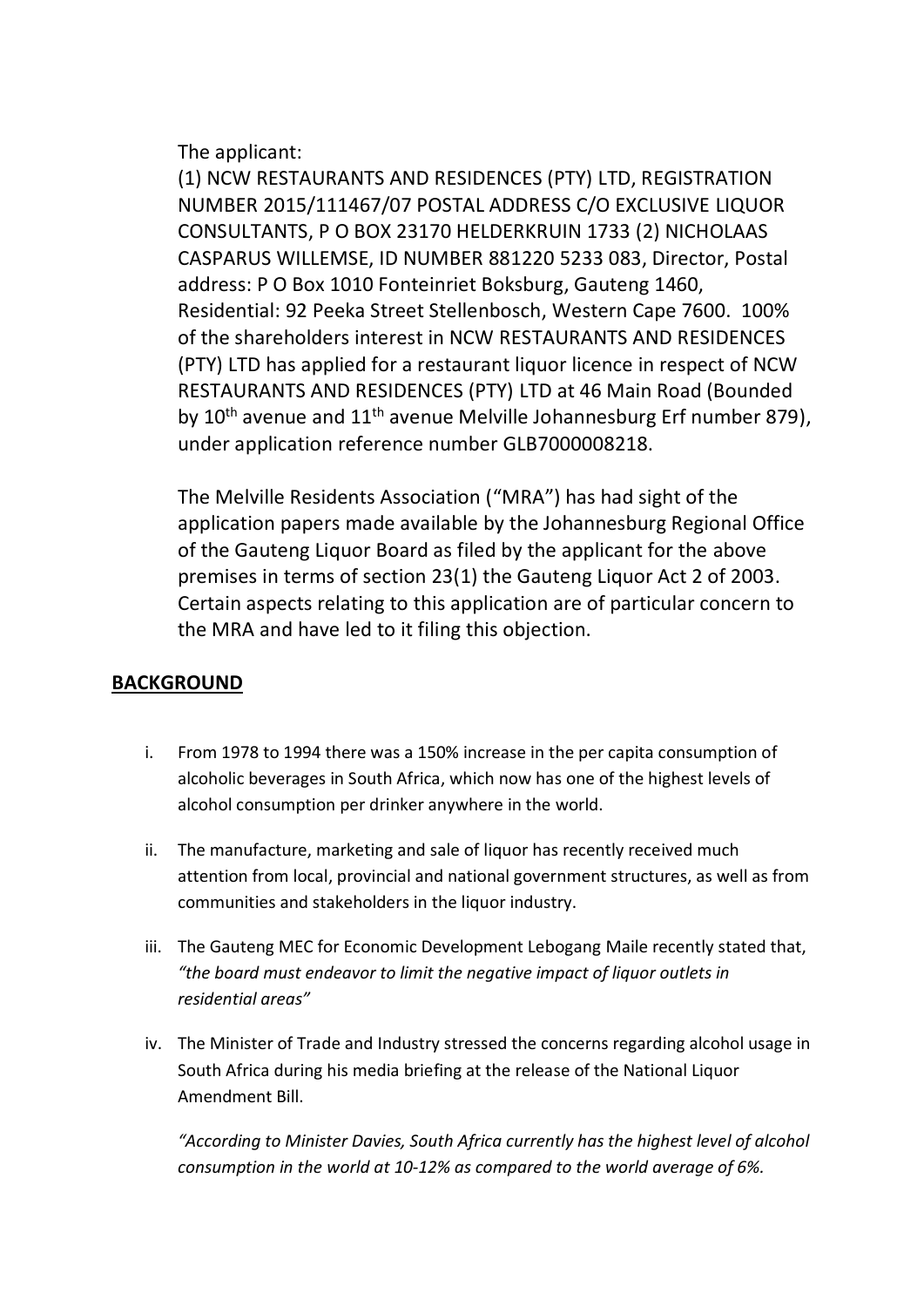*"'We are also the highest with regards to the Foetal Alcohol Syndrome in the world, and 41% of the injuries are from incidences related to alcohol consumption,' adds Davies.*

*"He also said that the state spends about R3.7 billion per annum on problems related to alcohol abuse."*

[http://www.gov.za/speeches/minister-rob-davies-releases-national-liquoramendment-bill-public-comment-3-oct-2016-0000]

v. SANCA came out in support of the proposal to raise the legal drinking age to 21, stating the following:

"SANCA supports any initiative to reduce harms and delay the onset of any substance use due to the impact these chemicals such as alcohol has on the developing brain and other risk factors related to adolescents and young people.

"SANCA warns that alcohol is the drug of choice among youth. Many young people are experiencing the consequences of drinking too much, at too early an age. As a result, underage drinking is becoming a leading public health problem in this country.

"Substance abuse is a national concern as indicated by the United Nations World Drug Report in 2014. 7, 06% of the South African population is abusing narcotics and it's estimated that 1 out of 14 people are regular users of a substance translating to 3, 74 million people.

"…The age group between 13 and 20 years are at high risk of substance use and abuse as reported in the latest SACENDU statistics (February 2016). The 2<sup>nd</sup> South African National Risk Behaviour Survey (2008 published 2010) reported that one out of two high school learners (49,6%) have drank alcohol and had their first drink before the age of 13 years of age. It further identified that mainly male grade 11 learners are involved in more excessive alcohol use with the highest number in Western Cape (71%) and in Gauteng (65,1%) over the national average of 49,6 %. It was concerning that 28,5% of these learners are involved in binge drinking and drink more than one day a week. These learners (12,7%) reported that they drank alcohol on the school premises.

"Research also shows that many adolescents start to drink at very young ages and that the younger children and adolescents are when they start to drink, the more likely they will be to engage in behaviours that harm themselves and others. For example, frequent dinge drinkers are more likely to engage in risky behaviours,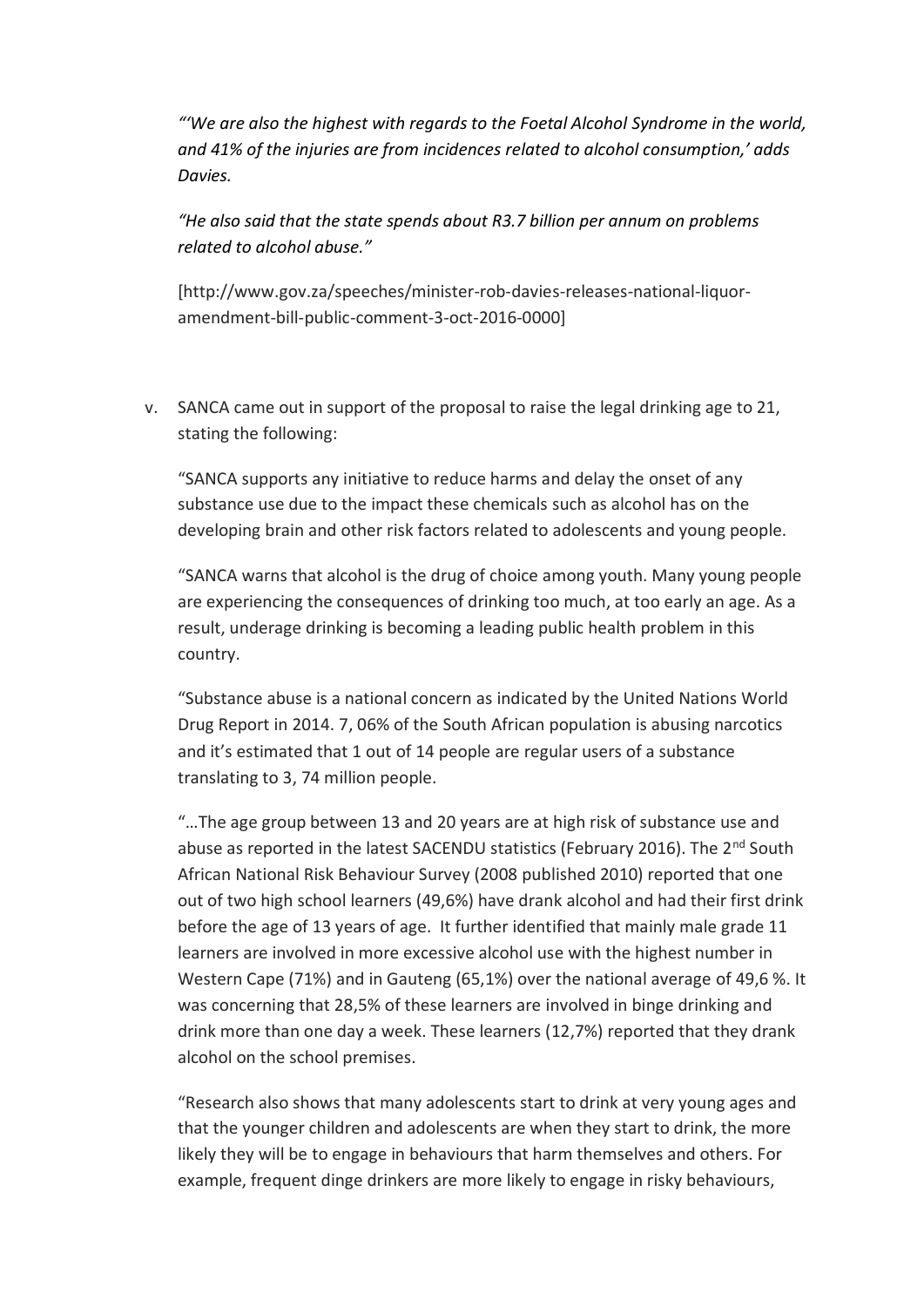including using other drugs such as marijuana and cocaine, having sex with multiple partners, and earning lower grades in school.

"Today, the average age where young people start drinking for a girl is 13 and for a boy is 11. Underage drinking is a widespread problem with often serious consequences. Young people who drink are more likely to be the victims of violent crime, to be involved in alcohol-related traffic accidents, and to have depression and anxiety. Other risky behaviours are also linked to early drinking. Young people who start using alcohol before age 21 are more likely to:

- Be involved in violent behaviours
- Attempt suicide
- Engage in unprotected sec or have multiple sex partners
- Develop alcohol problems in later life

[http://www.sancanational.info]

- vi. The **Control of Marketing of Alcoholic Beverages Bill** was approved by cabinet on 18 September 2013. The motivation for the bill, according to the Inter-Ministerial Committee on Combating Alcohol and Substance is because *"alcohol is reported to rank third on the list of risk factors leading to death and disability while other statistics point to a strong link between alcohol consumption and violent deaths, including those resulting from domestic conflict and suicide. In addition, significant numbers of people arrested for robbery, assault, rape and weapons-related offences are under the influence of alcohol".*
- vii. It is against the above background that applications for liquor licences are to be considered.

Liquor trading and consumption in Melville have had a considerable impact on our suburb. While Melville has two strip business / commercial areas on  $7<sup>th</sup>$  Street leading into  $4<sup>th</sup>$ Avenue and Main Road, Melville, it is a primarily residential area. The business / commercial strips were created to allow for the establishment of retail outlets and facilities to serve the Melville residential area. As a consequence of this residentially-based layout, the business / commercial strips are very narrow, typically consisting of a depth of only one erf from Main Road, 7<sup>th</sup> Street and all the avenues from 1<sup>st</sup> to 5<sup>th</sup> Street. There is a concern that the type of activity which is likely to take place in and around the applicant's premises should it obtain a liquor licence, will raise noise levels with a potentially negative impact on the quality of life enjoyed by residents who live within earshot of the premises.

1. In this matter, the application for the licence for NCW relates to 46 Main Road allegedly bounded by  $10^{th}$  Avenue and  $11^{th}$  Avenue which does not fall in the part of Melville that is earmarked in the existing RSDF, for business purposes. This section of Main road has been historically, and remains, a residential node, with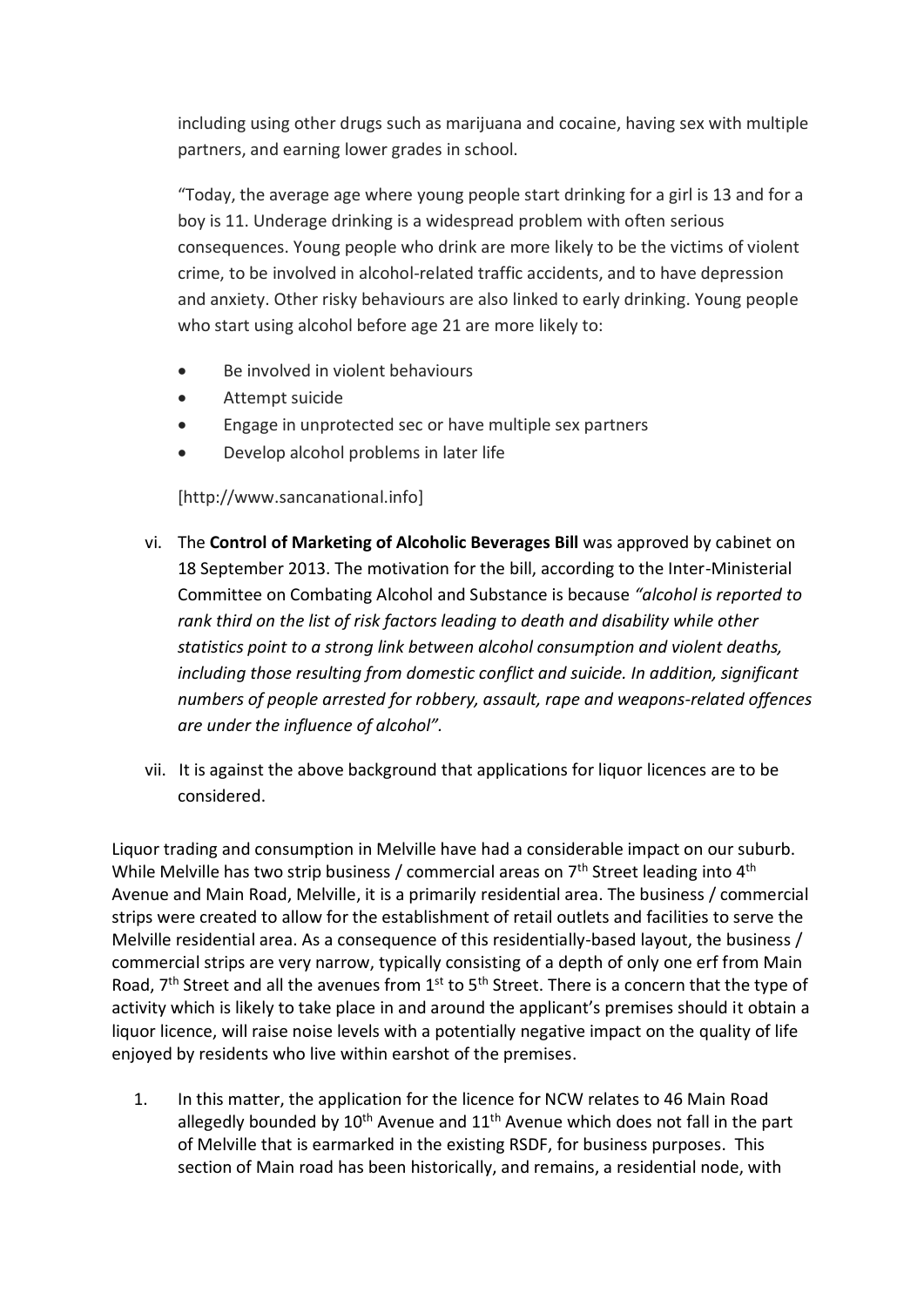limited allowances for certain home enterprises and home offices, which may act as a buffer between the non-residential (UJ sports fields) and the residential area. This part of the residential node is particularly quiet and peaceful due to the nonexistence of potentially disruptive businesses such as restaurants and events venues (we pause to mention that there are already advertisements published, in respect of which the premises is available for end of year functions).

- 2. These types of venues attract crime the  $7<sup>th</sup>$  Street business / commercial strip historically experienced many incidents of lawlessness and serious crime, including drug peddling, muggings, fights, intimidation and harassment of residents, and at least two violent deaths at premises trading in liquor over the past 2 years. In respect of Main Road, the most recent episode of a serious crime was on the weekend of the 12 November 2016 where persons were drinking and allegedly fighting in Main Road using crowbars. Another concern is that there is an illegal commune operating from the corner of 9<sup>th</sup> Avenue and Main Road, and despite complaints lodged by the residents of that area with the relevant authority this has not been addressed to date. These activities do affect the residents and may well affect the patrons of NCW, e.g. begging outside the restaurant and even opportunistic crime. Littering is also a problem.
- 3. There is also concern that Main Road Melville is one of the primary roads dealing heavy traffic at times from North to South and vice versa. The traffic control regarding speeding and other road offences is not monitored regularly. Refer below a photo of a serious accident in Main Road this past weekend and in front of NCW premises.



4. There is already an oversaturation of restaurants; cocktail bars; etc. in Melville - all serving liquor with meals and in some instances separately at the bar, both during the week and over weekends. At last count there are approximately 30 liquor outlets in Melville. We now have an application for a restaurant at 46 Main Road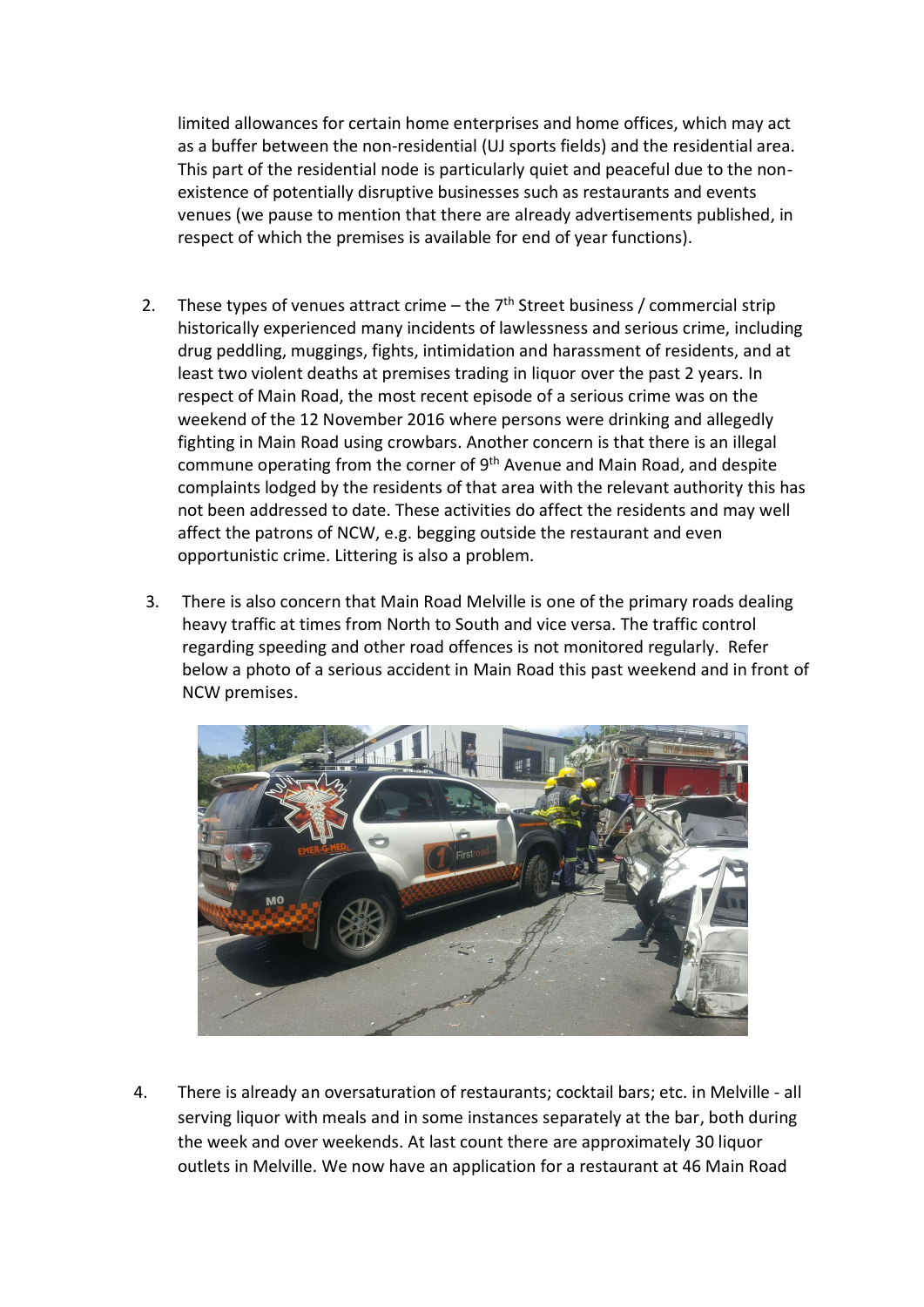Melville and the major concern is the infringement into a primary residential area up 11th Avenue. The concern here is that if this application is successful it will open the door to further such type of applications which will result in further penetration of the residential area. This is likely to result in property values dropping and changing the make-up of residents and restaurants and like businesses in the area between 11<sup>th</sup> Avenue and 5<sup>th</sup> Avenue.

 5. Parking is already a major problem in Melville especially in the business / commercial nodes, e.g.  $7<sup>th</sup>$  Street and while we accept that the NCW has provided what appears to be sufficient parking for the patrons of the NCW, it seems to be mainly on the adjacent Erf 878, which does not belong to the applicant. There is no guarantees given in this regard and this fact is not mentioned in the application. Neither can it be guaranteed that patrons will not park in either  $10<sup>th</sup>$  and  $11<sup>th</sup>$ Avenues. Cars parked in the street will attract car guards, vagrants, beggars and criminals, including car thieves and drug peddlers. This will raise the incidence of quarrels and fights, rubbish and broken glass, public urination and defecation, and intimidation of residents and patrons alike. This prediction is by no means farfetched, as this is precisely what has occurred in the business area of 7th street and 4th avenue. The peace, quiet and relative security which most property owners and residents enjoy in the area will be severely compromised.

It is furthermore important to note that this adjacent property, Erf 878, situated at the corner of  $10<sup>th</sup>$  avenue and Main Road, although on paper owned by a different entity, is, (just as the property which is the subject of the present application) essentially run and controlled by the same persons. Such adjacent property is presently being unlawfully utilized for a large scale catering operation, in open contravention of the present zoning restrictions. The wall between the properties has been removed, and they appear to be run as one property, even though the properties have never been consolidated.

- 6. The building plans for both the mentioned properties are as yet not approved this despite the fact that both properties were extensively altered and renovated some time ago. The applicants simply chose to go ahead with major alterations without the necessary approvals. This is further evidence of the applicants' cavalier attitude toward the law, and suggests that the applicant may be inclined to ignore any and all legal requirements wherever possible and wherever convenient, into the future.
- 7. The MRA also finds it unacceptable that increased traffic will be experienced in thee two avenues leading to the NCW and the effect it has on the private residences and residents, especially young families. There will also be traffic until the late hours and to and fro from Main Road or subsidiary roads that lead to the NCW. This and the opening and closing of the security gates for patrons and deliveries in the early mornings and late evenings (to the illegal operations on Erf 878) has already and will have an effect on the residents in terms of noise and additional traffic. No amount of noise controlling barriers or noise insulation will prevent the creation of the above nuisances and disturbances, and the peace and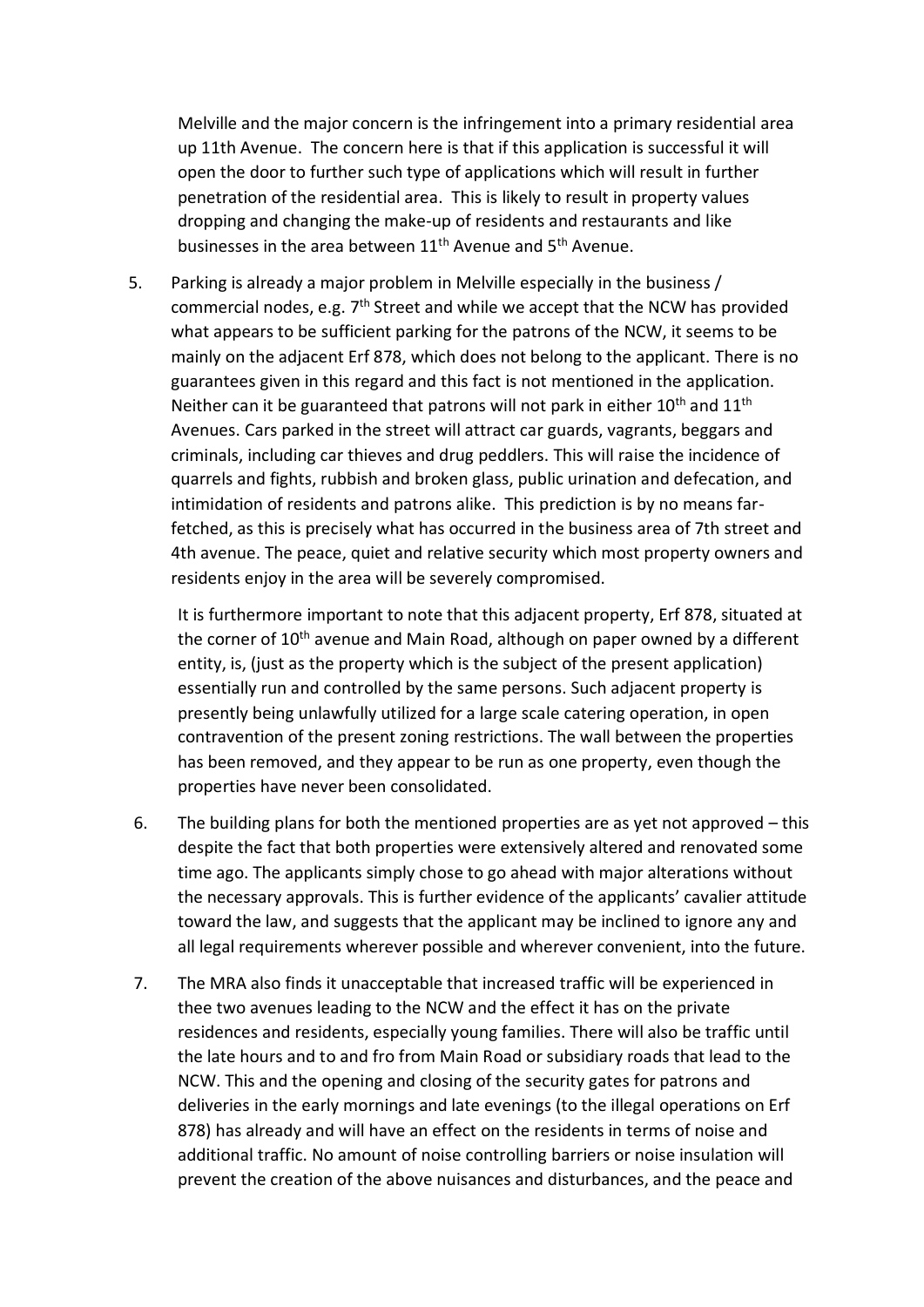convenience of residents will be destroyed. Has there been a traffic study to determine the effect heavy traffic will have on the condition of the roads in 10<sup>th</sup> and 11<sup>th</sup> Avenues?

- 8. Of further grave concern is the fact that the property is directly adjacent to the Melville Koppies Nature Reserve, which is a world renowned nature conservation and archaeological site, and is a sanctuary for a wide variety of rare and protected flora and fauna. The incidence of car guards, vagrants and beggars at the perimeter of the Melville Koppies is likely to lead to rubbish being dumped there, people breaching the fence to sleep on the koppies, and the koppies being used for toilet facilities. The fragile ecology of the koppies stands to be destroyed. In addition, the restaurant would necessarily be required to lay poisons for the rats and other vermin that would otherwise infest the premises. The presence of poisoned rodents would gravely endanger the owls, genets and mongoose that inhabit the koppies.
- 9. The MRA recently conducted a suburb-wide survey regarding, inter alia, the issue of liquor trading premises in Melville and more particularly at the 27 Boxes Centre close by. It was clearly evident among the survey that there is a significant concern among residents regarding the number of liquor trading premises in the area.
- 10. Regulation 3(2) d) of the Gauteng Liquor Act provides, inter alia, that:
	- *"(2) An application for a licence as contemplated in section 19 of the Act must be*
	- *d) accompanied by a comprehensive written motivation in support of the application which must include public interest requirements–*
	- *(i) the need for a liquor outlet in the area,*
	- *(ii) the impact of a liquor outlet in the area*
	- *(vi) the proximity of other liquor outlets, educational institutions, places of worship and public transport facilities"*

The MRA does not believe that the present application adequately addresses the above requirements. Argument will be advanced at the hearing on this point.

- 11. The MRA is of the view that no live music, nor background music, should be directed from the applicant's proposed premises into the area surrounding them. All forms of loud music provided for the purpose of entertainment including dancing, must be strictly prohibited in a residential area of this nature. No reference was made to music at the premises and this should have been addressed.
- 12. In terms of a Liquor Licence, restaurants may serve liquor with meals between 10 0am and 2 am. The MRA notes that the applicant has indicated its intended hours of operation as 7 am to 2 am 7 days a week with no indication of the hours that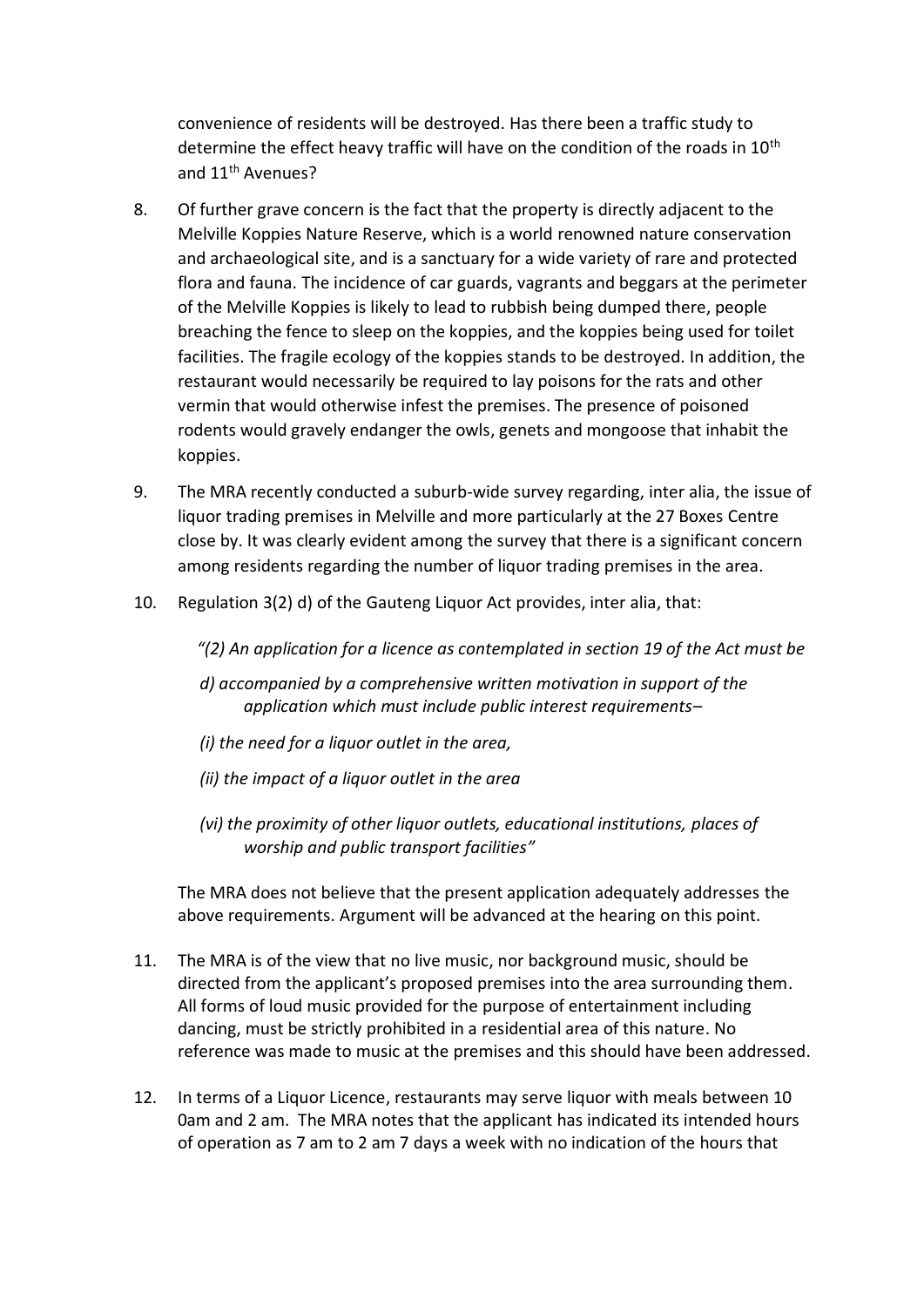liquor will be served. This also requires the honourable board's consideration in reviewing this application.

- 13. As far as the provisions of section 30 (3) of the Gauteng Liquor Act, 2003 are concerned, as has been pointed out in the application, there are places of worship, educational institutions, similar licensed premises and public transport facilities within 500m of the applicant's premises. The MRA believes that such details as provided in the application are incomplete and inaccurate. Argument on this aspect will be made at the hearing.
- 14. Another cause for concern is the fact that section 104 of the Gauteng Liquor Act, 2003 permits a liquor licence, once granted, to be transferrable to another licensee without any notice to the community. This is unacceptable to the MRA as no opportunity is provided to the community to object to the proposed transferee or to the transfer in those instances in which there have been problems caused by the activities of the business which have impacted negatively on the surrounding neighbourhood. Unless it is included as a condition to the grant of the liquor licence (in the unlikely event of one being granted in this instance) that the liquor licence is not transferable to another person and that any change in the current shareholding of the applicant will result in the immediate rescission of the licence, no protection will be afforded to the community to prevent a transfer of ownership and control without its knowledge and the community will have no opportunity to object and raise its concerns.
- 15. The Regulations furthermore stipulate that the Board must grant a liquor licence subject to specific and general conditions, and that *"The Board may add such other conditions as it may deem appropriate in the public interest" –* Regulation 13.
- 16. The MRA wishes to make the following averments in response to certain statements made in the applicant's written representations:

 15.1. The applicant states that there is *"more than enough demand"* for a facility such as this. There is in fact already more than enough supply of these types of establishments in the area, as is evident from the application papers. Further argument on this point will be advanced at the hearing.

- 17. The MRA is of the respectful view that the applicant has neither proven the need, nor the desirability or appropriateness of establishing yet another liquor serving establishment in Melville.
- 18. At this stage there is a request to rezone the property from a "Residential 1" to a "Special". The MRA and great number of residents have objected to this rezoning and therefore, at this stage no application for a liquor licence can be considered until the rezoning application and objections have be resolved.